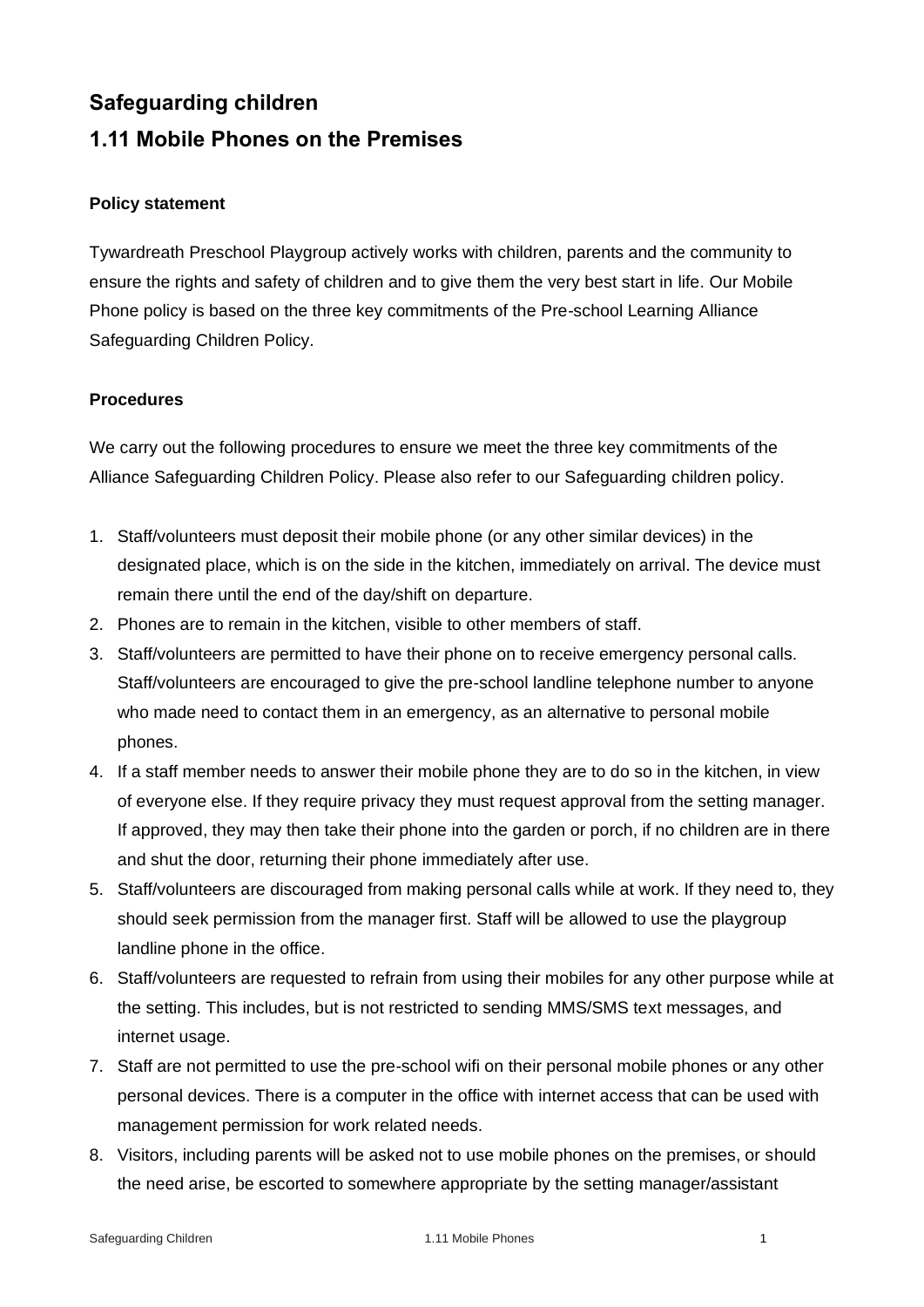manager. Visitors will never be left alone with children.

- 9. The setting manager has a mobile phone that is subsidised by the pre-school finances and has been approved for business use. The pre-school managers mobile phone is the only mobile phone device that can be used during pre-school sessions, as part of the day to day running of the pre-school. This includes such use as camera function (for recording daily events) and responding to business emails and messages.
- 10. All staff should be aware of their responsibility to safeguard children in the setting and this policy makes particular reference to protecting children from the risk of sexual exploitation caused by unauthorised use of mobile/camera equipment. Staff must initiate the 'Whistleblowing' procedure, should they have any concerns at all, even if they feel these are unsubstantiated.

\*\* For the purpose of this policy the phrase 'mobile phone' refers to any device with visual recording equipment such as phones, tablets, cameras or laptops.

Staff who fail to comply with these requests maybe subject to disciplinary action.

#### **Legal framework**

*Legislation* Children and Families Act (2014) <http://www.legislation.gov.uk/ukpga/2014/6/contents/enacted>

Sexual Offences Act (2003) <http://www.legislation.gov.uk/ukpga/2003/42/contents>

#### **Further Guidance**

Working Together to Safeguard Children (2015) <https://www.gov.uk/government/publications/working-together-to-safeguard-children--2>

What to do if you're Worried a Child is Being Abused (2015)

[https://www.gov.uk/government/publications/what-to-do-if-youre-worried-a-child-is-being-abused--](https://www.gov.uk/government/publications/what-to-do-if-youre-worried-a-child-is-being-abused--2) [2](https://www.gov.uk/government/publications/what-to-do-if-youre-worried-a-child-is-being-abused--2)

| This policy was adopted at a meeting of | Tywardreath Preschool Playgroup |
|-----------------------------------------|---------------------------------|
| Held on                                 | (date,                          |